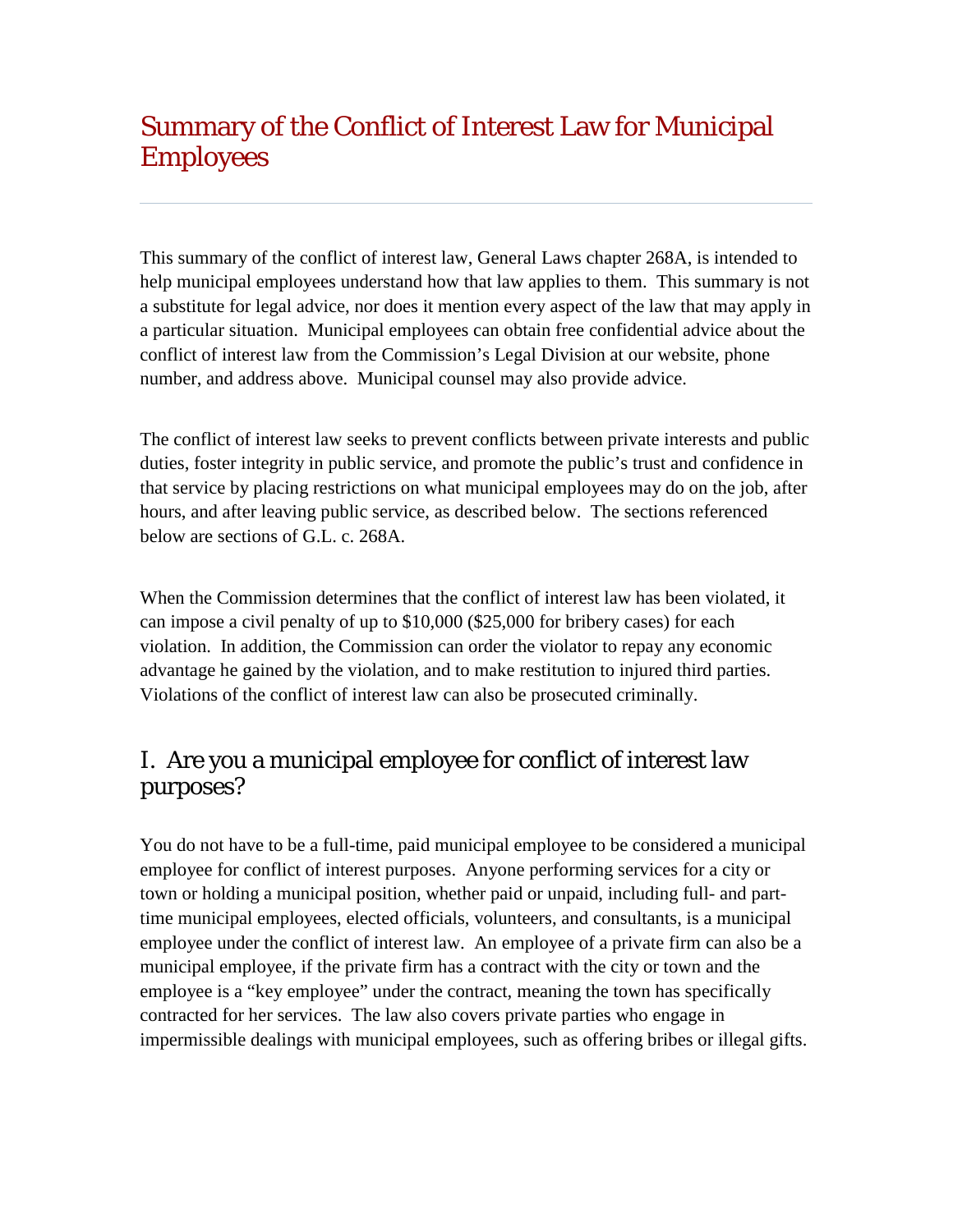# II. On-the-job restrictions.

## **(a) Bribes. Asking for and taking bribes is prohibited. (See Section 2)**

A bribe is anything of value corruptly received by a municipal employee in exchange for the employee being influenced in his official actions. Giving, offering, receiving, or asking for a bribe is illegal.

Bribes are more serious than illegal gifts because they involve corrupt intent. In other words, the municipal employee intends to sell his office by agreeing to do or not do some official act, and the giver intends to influence him to do so. Bribes of any value are illegal.

### **(b) Gifts and gratuities. Asking for or accepting a gift because of your official position, or because of something you can do or have done in your official position, is prohibited. (See Sections 3, 23(b)(2), and 26)**

Municipal employees may not accept gifts and gratuities valued at \$50 or more given to influence their official actions or because of their official position. Accepting a gift intended to reward past official action or to bring about future official action is illegal, as is giving such gifts. Accepting a gift given to you because of the municipal position you hold is also illegal. Meals, entertainment event tickets, golf, gift baskets, and payment of travel expenses can all be illegal gifts if given in connection with official action or position, as can anything worth \$50 or more. A number of smaller gifts together worth \$50 or more may also violate these sections.

*Example of violation*: A town administrator accepts reduced rental payments from developers.

*Example of violation*: A developer offers a ski trip to a school district employee who oversees the developer's work for the school district.

**Regulatory exemptions**. There are situations in which a municipal employee's receipt of a gift does not present a genuine risk of a conflict of interest, and may in fact advance the public interest. The Commission has created exemptions permitting giving and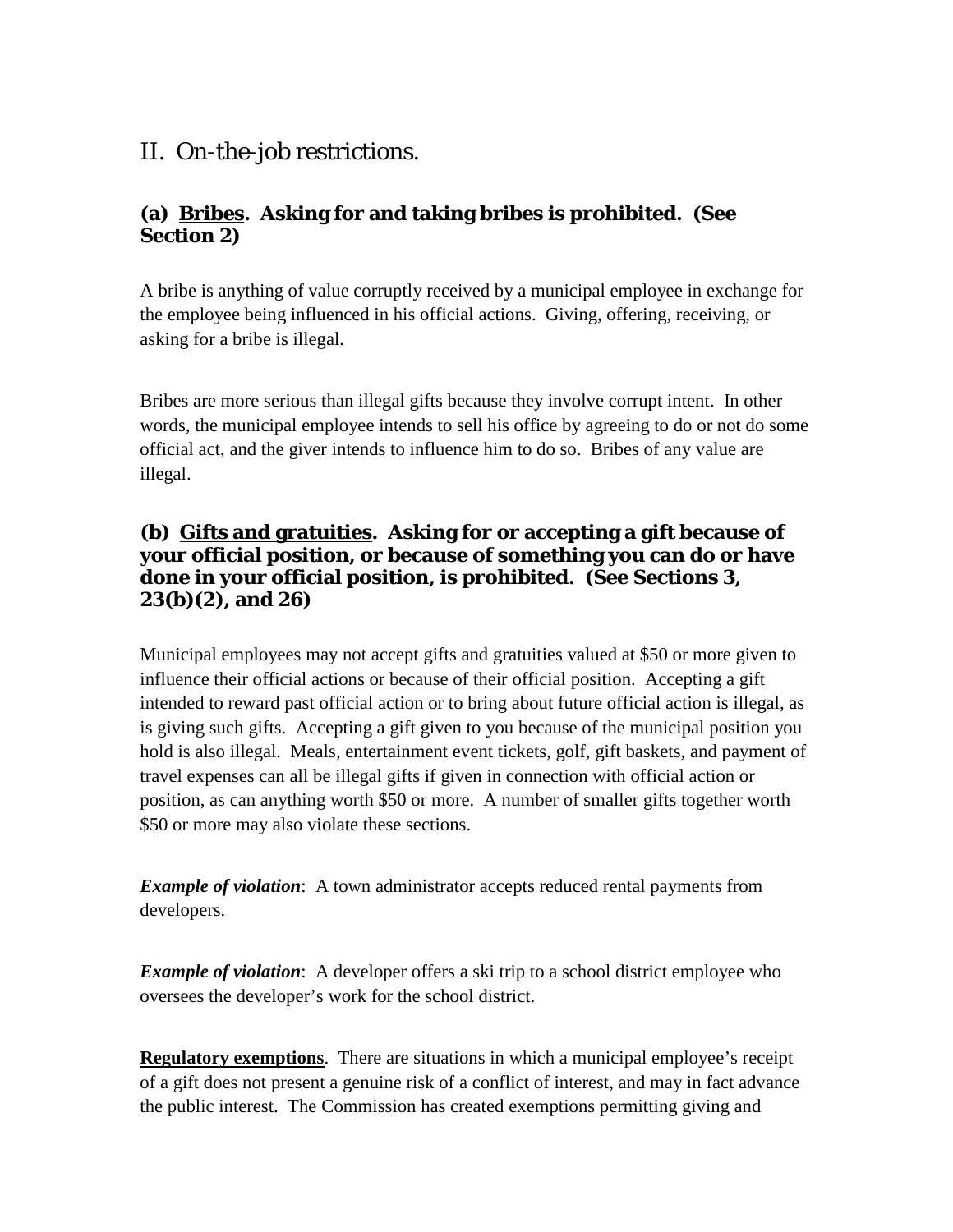receiving gifts in these situations. One commonly used exemption permits municipal employees to accept payment of travel-related expenses when doing so advances a public purpose. Another commonly used exemption permits municipal employees to accept payment of costs involved in attendance at educational and training programs. Other exemptions are listed on the Commission's website.

*Example where there is no violation*: A fire truck manufacturer offers to pay the travel expenses of a fire chief to a trade show where the chief can examine various kinds of firefighting equipment that the town may purchase. The chief fills out a disclosure form and obtains prior approval from his appointing authority.

*Example where there is no violation*: A town treasurer attends a two-day annual school featuring multiple substantive seminars on issues relevant to treasurers. The annual school is paid for in part by banks that do business with town treasurers. The treasurer is only required to make a disclosure if one of the sponsoring banks has official business before her in the six months before or after the annual school.

### **(c) Misuse of position. Using your official position to get something you are not entitled to, or to get someone else something they are not entitled to, is prohibited. Causing someone else to do these things is also prohibited. (See Sections 23(b)(2) and 26)**

A municipal employee may not use her official position to get something worth \$50 or more that would not be properly available to other similarly situated individuals. Similarly, a municipal employee may not use her official position to get something worth \$50 or more for someone else that would not be properly available to other similarly situated individuals. Causing someone else to do these things is also prohibited.

*Example of violation*: A full-time town employee writes a novel on work time, using her office computer, and directing her secretary to proofread the draft.

*Example of violation*: A city councilor directs subordinates to drive the councilor's wife to and from the grocery store.

*Example of violation*: A mayor avoids a speeding ticket by asking the police officer who stops him, "Do you know who I am?" and showing his municipal I.D.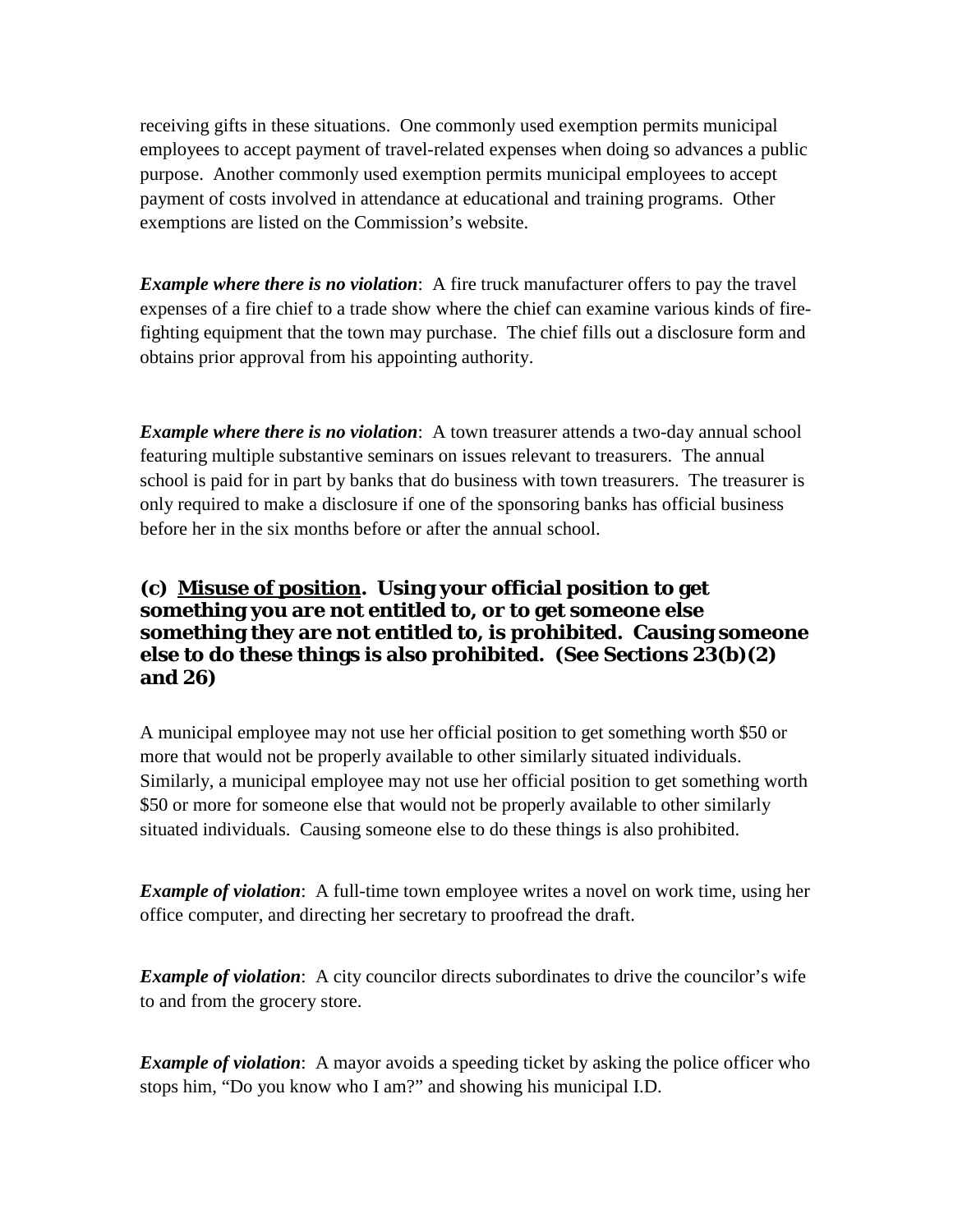#### **(d) Self-dealing and nepotism. Participating as a municipal employee in a matter in which you, your immediate family, your business organization, or your future employer has a financial interest is prohibited. (See Section 19)**

A municipal employee may not participate in any particular matter in which he or a member of his immediate family (parents, children, siblings, spouse, and spouse's parents, children, and siblings) has a financial interest. He also may not participate in any particular matter in which a prospective employer, or a business organization of which he is a director, officer, trustee, or employee has a financial interest. Participation includes discussing as well as voting on a matter, and delegating a matter to someone else.

A financial interest may create a conflict of interest whether it is large or small, and positive or negative. In other words, it does not matter if a lot of money is involved or only a little. It also does not matter if you are putting money into your pocket or taking it out. If you, your immediate family, your business, or your employer have or has a financial interest in a matter, you may not participate. The financial interest must be direct and immediate or reasonably foreseeable to create a conflict. Financial interests which are remote, speculative or not sufficiently identifiable do not create conflicts.

*Example of violation*: A school committee member's wife is a teacher in the town's public schools. The school committee member votes on the budget line item for teachers' salaries.

*Example of violation*: A member of a town affordable housing committee is also the director of a non-profit housing development corporation. The non-profit makes an application to the committee, and the member/director participates in the discussion.

*Example:* A planning board member lives next door to property where a developer plans to construct a new building. Because the planning board member owns abutting property, he is presumed to have a financial interest in the matter. He cannot participate unless he provides the State Ethics Commission with an opinion from a qualified independent appraiser that the new construction will not affect his financial interest.

In many cases, where not otherwise required to participate, a municipal employee may comply with the law by simply not participating in the particular matter in which she has a financial interest. She need not give a reason for not participating.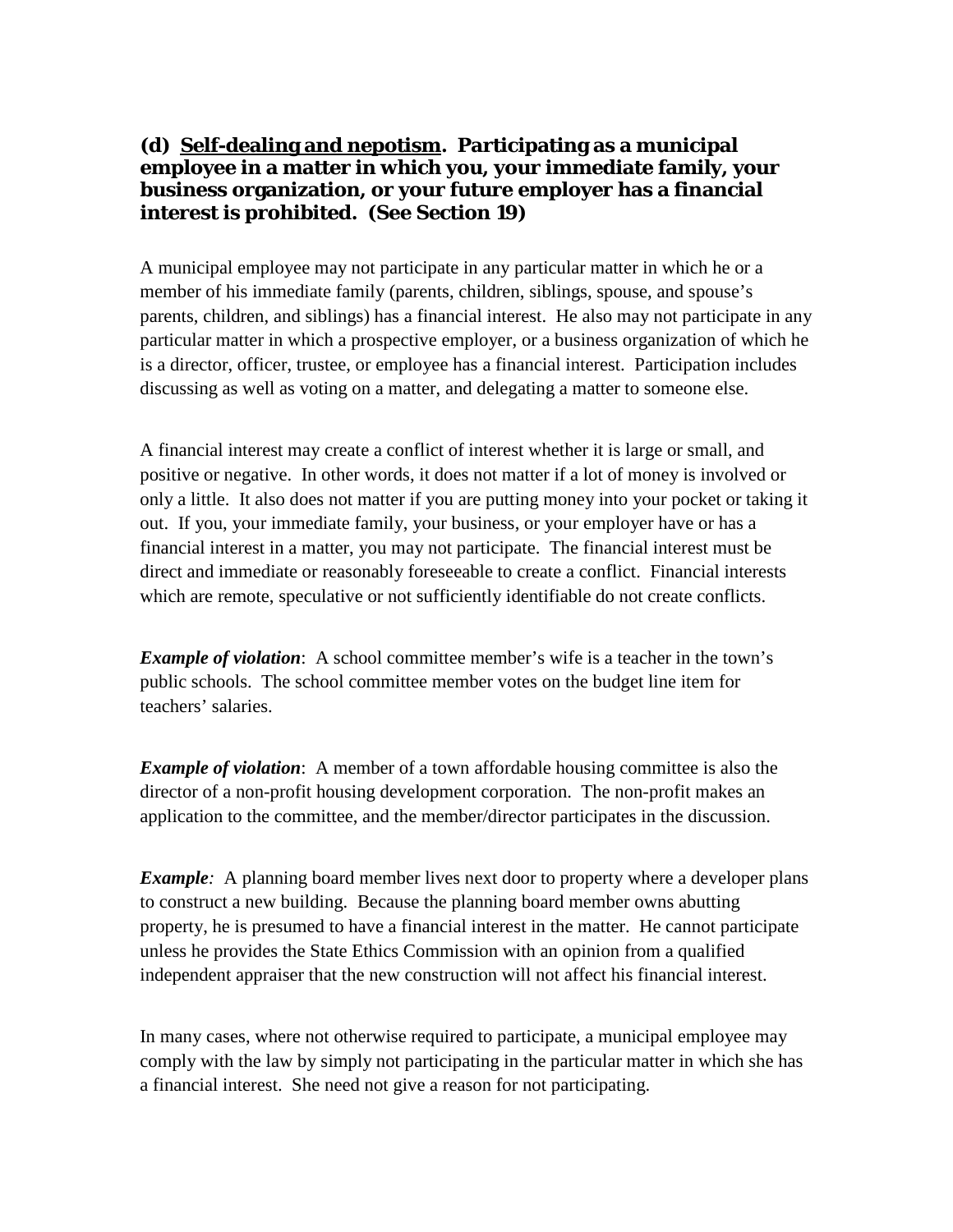There are several exemptions to this section of the law. An appointed municipal employee may file a written disclosure about the financial interest with his appointing authority, and seek permission to participate notwithstanding the conflict. The appointing authority may grant written permission if she determines that the financial interest in question is not so substantial that it is likely to affect the integrity of his services to the municipality. Participating without disclosing the financial interest is a violation. Elected employees cannot use the disclosure procedure because they have no appointing authority.

*Example where there is no violation*: An appointed member of the town zoning advisory committee, which will review and recommend changes to the town's by-laws with regard to a commercial district, is a partner at a company that owns commercial property in the district. Prior to participating in any committee discussions, the member files a disclosure with the zoning board of appeals that appointed him to his position, and that board gives him a written determination authorizing his participation, despite his company's financial interest. There is no violation.

There is also an exemption for both appointed and elected employees where the employee's task is to address a matter of general policy and the employee's financial interest is shared with a substantial portion (generally 10% or more) of the town's population, such as, for instance, a financial interest in real estate tax rates or municipal utility rates.

**Regulatory exemptions**. In addition to the statutory exemptions just mentioned, the Commission has created several regulatory exemptions permitting municipal employees to participate in particular matters notwithstanding the presence of a financial interest in certain very specific situations when permitting them to do so advances a public purpose. There is an exemption permitting school committee members to participate in setting school fees that will affect their own children if they make a prior written disclosure. There is an exemption permitting town clerks to perform election-related functions even when they, or their immediate family members, are on the ballot, because clerks' election-related functions are extensively regulated by other laws. There is also an exemption permitting a person serving as a member of a municipal board pursuant to a legal requirement that the board have members with a specified affiliation to participate fully in determinations of general policy by the board, even if the entity with which he is affiliated has a financial interest in the matter. Other exemptions are listed in the Commission's regulations, available on the Commission's website.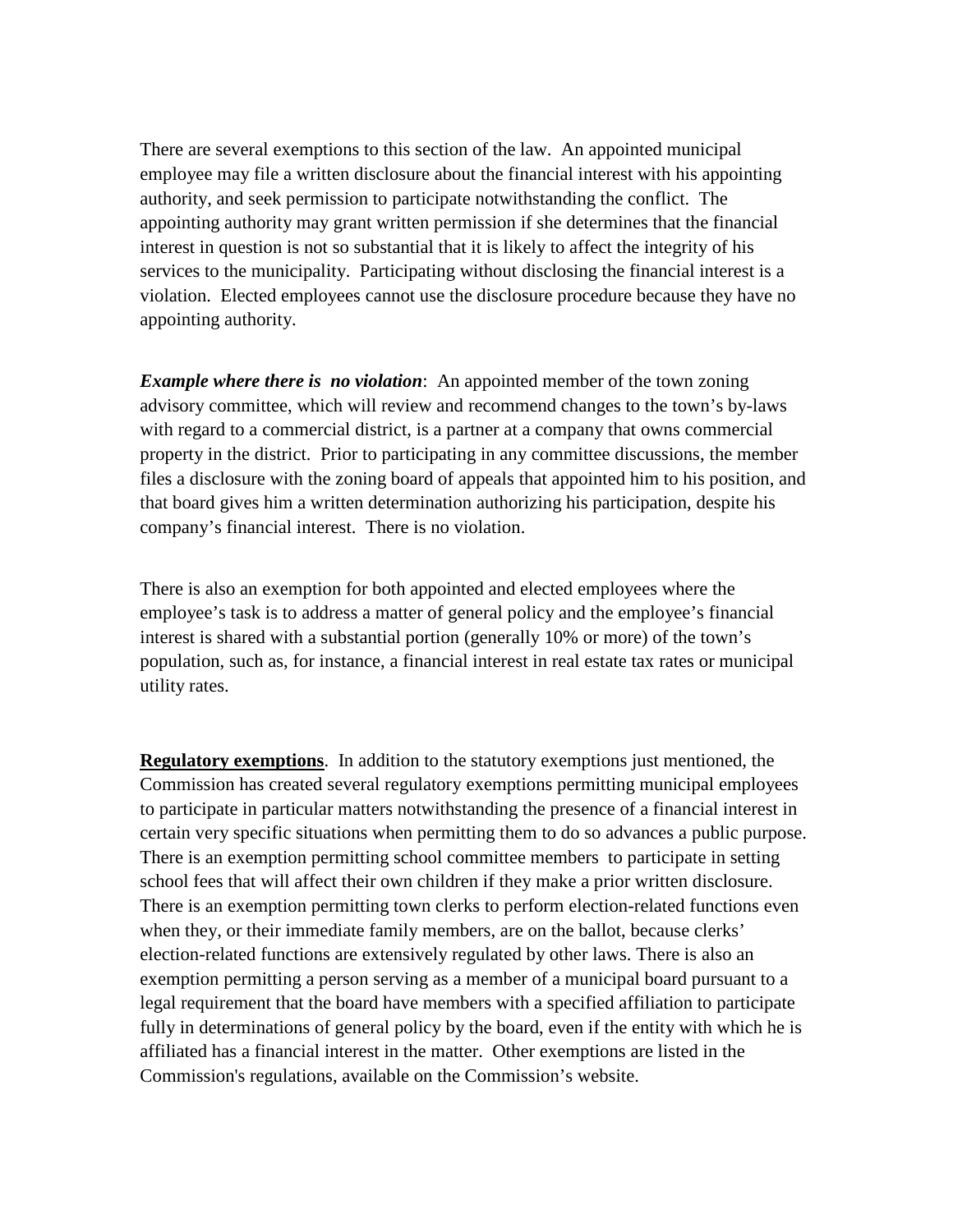*Example where there is no violation*: A municipal Shellfish Advisory Board has been created to provide advice to the Board of Selectmen on policy issues related to shellfishing. The Advisory Board is required to have members who are currently commercial fishermen. A board member who is a commercial fisherman may participate in determinations of general policy in which he has a financial interest common to all commercial fishermen, but may not participate in determinations in which he alone has a financial interest, such as the extension of his own individual permits or leases.

#### **(e) False claims. Presenting a false claim to your employer for a payment or benefit is prohibited, and causing someone else to do so is also prohibited. (See Sections 23(b)(4) and 26)**

A municipal employee may not present a false or fraudulent claim to his employer for any payment or benefit worth \$50 or more, or cause another person to do so.

*Example of violation*: A public works director directs his secretary to fill out time sheets to show him as present at work on days when he was skiing.

### **(f) Appearance of conflict. Acting in a manner that would make a reasonable person think you can be improperly influenced is prohibited. (See Section 23(b)(3))**

A municipal employee may not act in a manner that would cause a reasonable person to think that she would show favor toward someone or that she can be improperly influenced. Section 23(b)(3) requires a municipal employee to consider whether her relationships and affiliations could prevent her from acting fairly and objectively when she performs her duties for a city or town. If she cannot be fair and objective because of a relationship or affiliation, she should not perform her duties. However, a municipal employee, whether elected or appointed, can avoid violating this provision by making a public disclosure of the facts. An appointed employee must make the disclosure in writing to his appointing official.

*Example where there is no violation*: A developer who is the cousin of the chair of the conservation commission has filed an application with the commission. A reasonable person could conclude that the chair might favor her cousin. The chair files a written disclosure with her appointing authority explaining her relationship with her cousin prior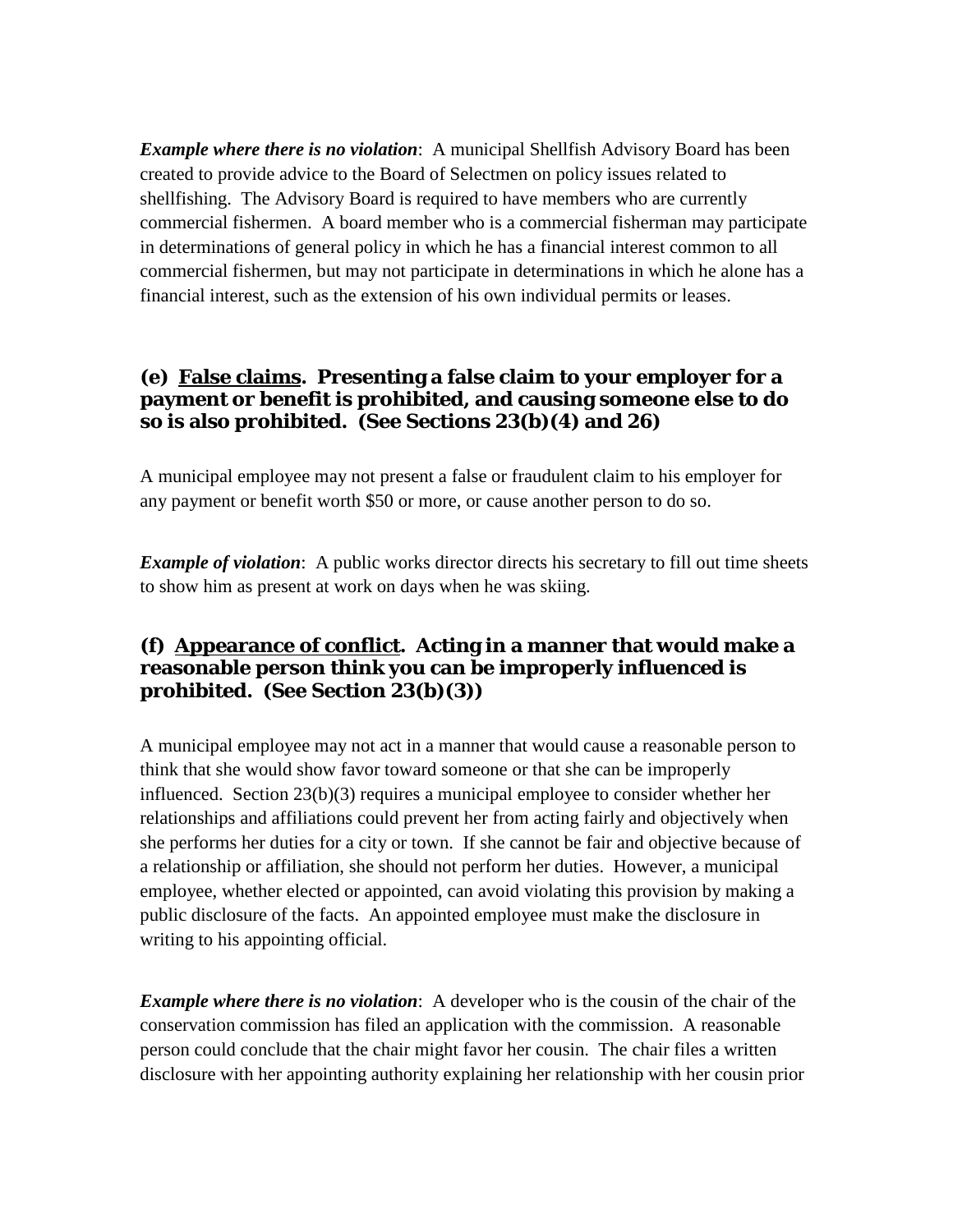to the meeting at which the application will be considered. There is no violation of Sec.  $23(b)(3)$ .

#### **(g) Confidential information. Improperly disclosing or personally using confidential information obtained through your job is prohibited. (See Section 23(c))**

Municipal employees may not improperly disclose confidential information, or make personal use of non-public information they acquired in the course of their official duties to further their personal interests.

# III. After-hours restrictions.

#### **(a) Taking a second paid job that conflicts with the duties of your municipal job is prohibited. (See Section 23(b)(1))**

A municipal employee may not accept other paid employment if the responsibilities of the second job are incompatible with his or her municipal job.

*Example*: A police officer may not work as a paid private security guard in the town where he serves because the demands of his private employment would conflict with his duties as a police officer.

#### **(b) Divided loyalties. Receiving pay from anyone other than the city or town to work on a matter involving the city or town is prohibited. Acting as agent or attorney for anyone other than the city or town in a matter involving the city or town is also prohibited whether or not you are paid. (See Sec. 17)**

Because cities and towns are entitled to the undivided loyalty of their employees, a municipal employee may not be paid by other people and organizations in relation to a matter if the city or town has an interest in the matter. In addition, a municipal employee may not act on behalf of other people and organizations or act as an attorney for other people and organizations in which the town has an interest. Acting as agent includes contacting the municipality in person, by phone, or in writing; acting as a liaison; providing documents to the city or town; and serving as spokesman.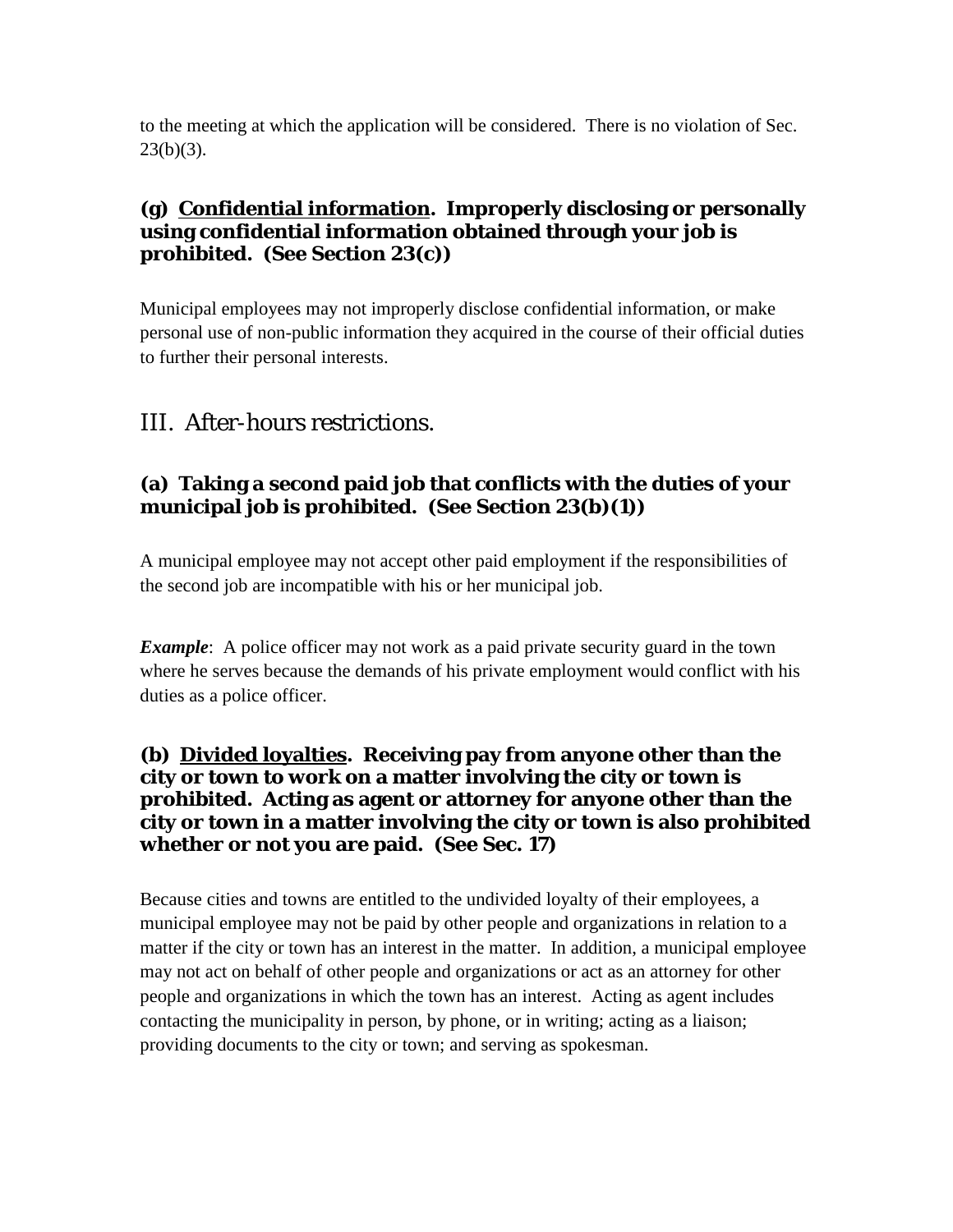A municipal employee may always represent his own personal interests, even before his own municipal agency or board, on the same terms and conditions that other similarly situated members of the public would be allowed to do so. A municipal employee may also apply for building and related permits on behalf of someone else and be paid for doing so, unless he works for the permitting agency, or an agency which regulates the permitting agency.

*Example of violation*: A full-time health agent submits a septic system plan that she has prepared for a private client to the town's board of health.

*Example of violation*: A planning board member represents a private client before the board of selectmen on a request that town meeting consider rezoning the client's property.

While many municipal employees earn their livelihood in municipal jobs, some municipal employees volunteer their time to provide services to the town or receive small stipends. Others, such as a private attorney who provides legal services to a town as needed, may serve in a position in which they may have other personal or private employment during normal working hours. In recognition of the need not to unduly restrict the ability of town volunteers and part-time employees to earn a living, the law is less restrictive for "special" municipal employees than for other municipal employees.

The status of "special" municipal employee has to be assigned to a municipal position by vote of the board of selectmen, city council, or similar body. A position is eligible to be designated as "special" if it is unpaid, or if it is part-time and the employee is allowed to have another job during normal working hours, or if the employee was not paid for working more than 800 hours during the preceding 365 days. It is the position that is designated as "special" and not the person or persons holding the position. Selectmen in towns of 10,000 or fewer are automatically "special"; selectman in larger towns cannot be "specials."

If a municipal position has been designated as "special," an employee holding that position may be paid by others, act on behalf of others, and act as attorney for others with respect to matters before municipal boards other than his own, provided that he has not officially participated in the matter, and the matter is not now, and has not within the past year been, under his official responsibility.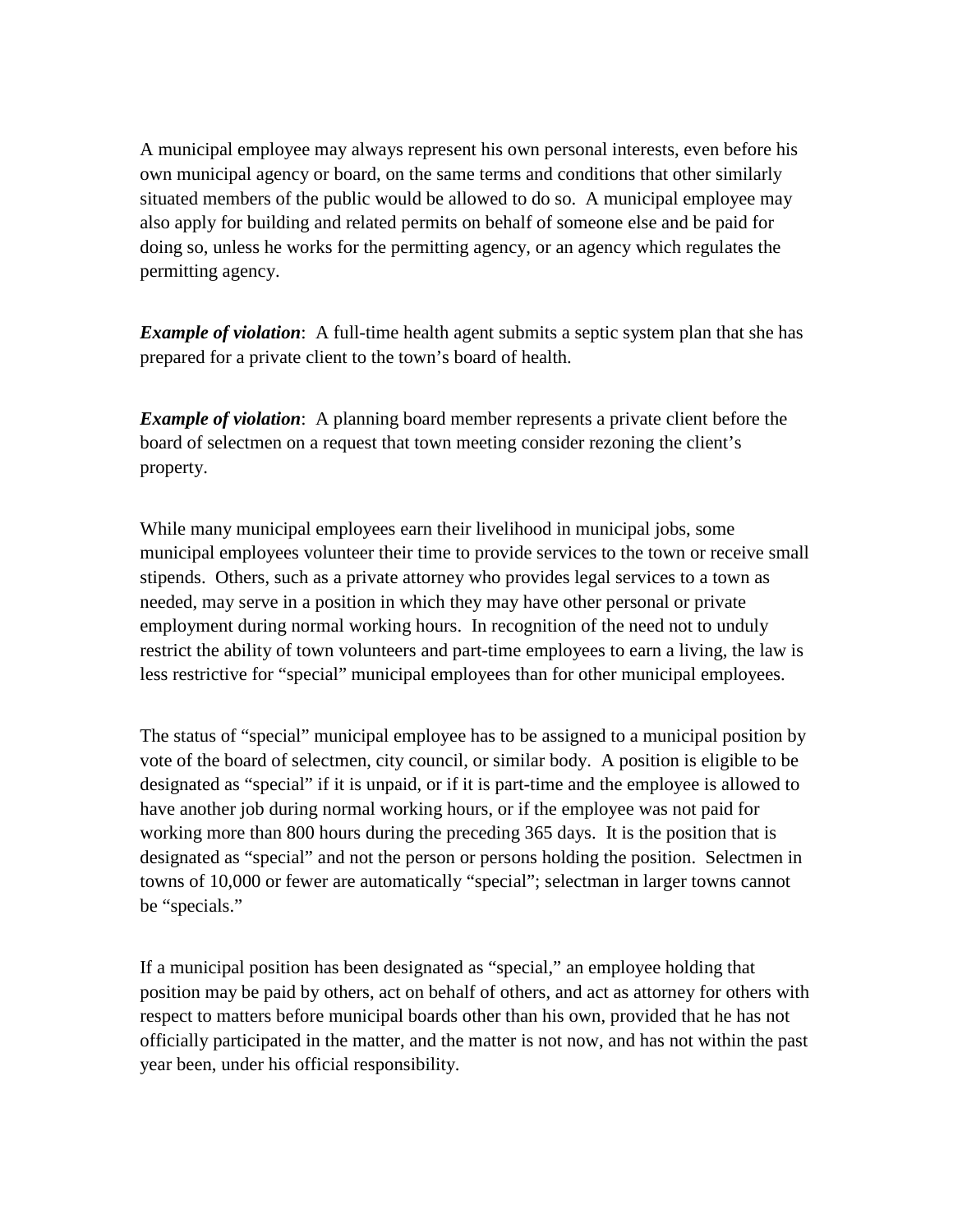*Example*: A school committee member who has been designated as a special municipal employee appears before the board of health on behalf of a client of his private law practice, on a matter that he has not participated in or had responsibility for as a school committee member. There is no conflict. However, he may not appear before the school committee, or the school department, on behalf of a client because he has official responsibility for any matter that comes before the school committee. This is still the case even if he has recused himself from participating in the matter in his official capacity.

*Example*: A member who sits as an alternate on the conservation commission is a special municipal employee. Under town by-laws, he only has official responsibility for matters assigned to him. He may represent a resident who wants to file an application with the conservation commission as long as the matter is not assigned to him and he will not participate in it.

#### **(c) Inside track. Being paid by your city or town, directly or indirectly, under some second arrangement in addition to your job is prohibited, unless an exemption applies. (See Section 20)**

A municipal employee generally may not have a financial interest in a municipal contract, including a second municipal job. A municipal employee is also generally prohibited from having an indirect financial interest in a contract that the city or town has with someone else. This provision is intended to prevent municipal employees from having an "inside track" to further financial opportunities.

*Example of violation*: Legal counsel to the town housing authority becomes the acting executive director of the authority, and is paid in both positions.

*Example of violation*: A selectman buys a surplus truck from the town DPW.

*Example of violation*: A full-time secretary for the board of health wants to have a second paid job working part-time for the town library. She will violate Section 20 unless she can meet the requirements of an exemption.

*Example of violation*: A city councilor wants to work for a non-profit that receives funding under a contract with her city. Unless she can satisfy the requirements of an exemption under Section 20, she cannot take the job.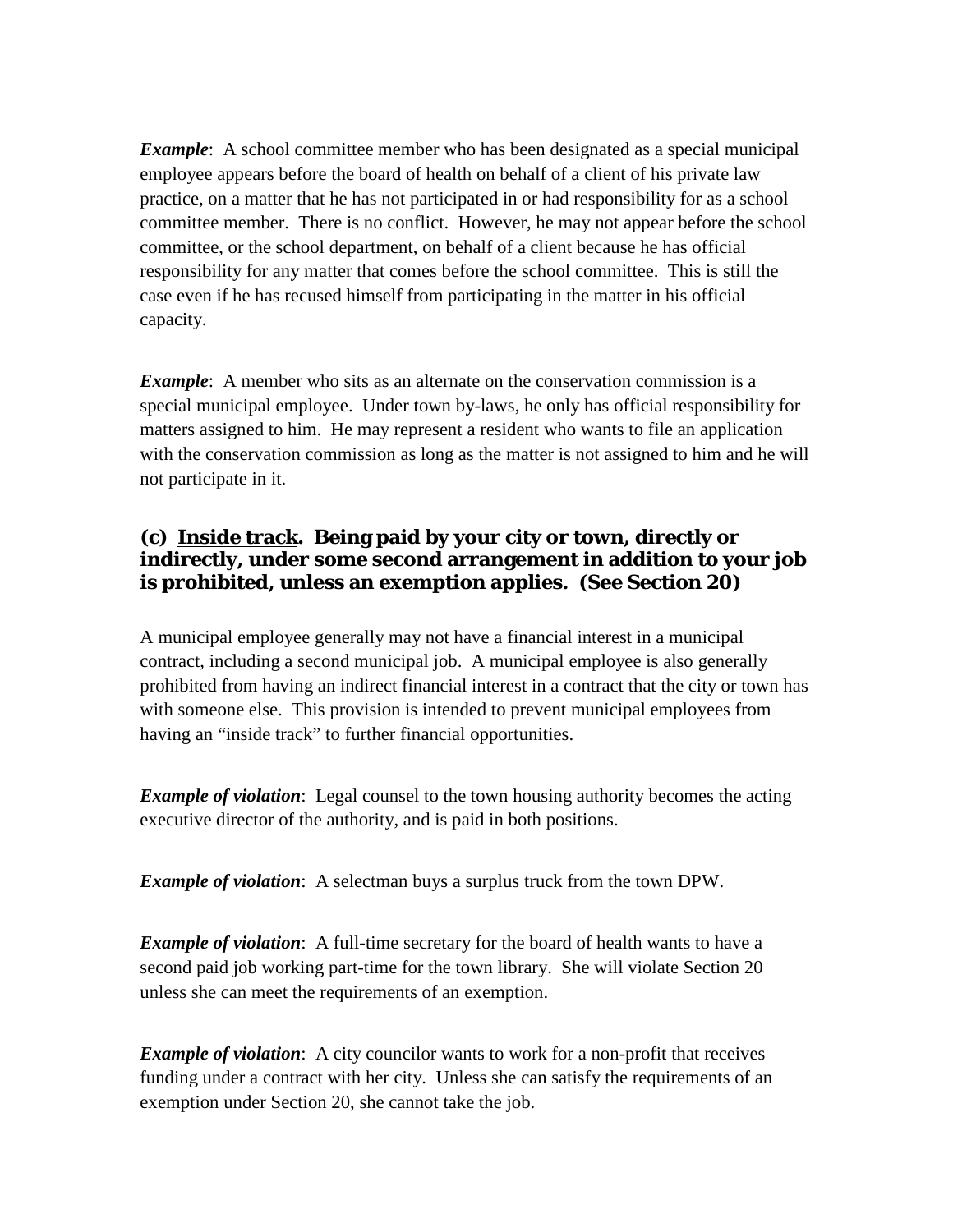There are numerous exemptions. A municipal employee may hold multiple unpaid or elected positions. Some exemptions apply only to special municipal employees. Specific exemptions may cover serving as an unpaid volunteer in a second town position, housingrelated benefits, public safety positions, certain elected positions, small towns, and other specific situations. Please call the Ethics Commission's Legal Division for advice about a specific situation.

# IV. After you leave municipal employment. (See Section 18)

### **(a) Forever ban. After you leave your municipal job, you may never work for anyone other than the municipality on a matter that you worked on as a municipal employee.**

If you participated in a matter as a municipal employee, you cannot ever be paid to work on that same matter for anyone other than the municipality, nor may you act for someone else, whether paid or not. The purpose of this restriction is to bar former employees from selling to private interests their familiarity with the facts of particular matters that are of continuing concern to their former municipal employer. The restriction does not prohibit former municipal employees from using the expertise acquired in government service in their subsequent private activities.

*Example of violation*: A former school department employee works for a contractor under a contract that she helped to draft and oversee for the school department.

#### **(b) One year cooling-off period. For one year after you leave your municipal job you may not participate in any matter over which you had official responsibility during your last two years of public service.**

Former municipal employees are barred for one year after they leave municipal employment from personally appearing before any agency of the municipality in connection with matters that were under their authority in their prior municipal positions during the two years before they left.

*Example*: An assistant town manager negotiates a three-year contract with a company. The town manager who supervised the assistant, and had official responsibility for the contract but did not participate in negotiating it, leaves her job to work for the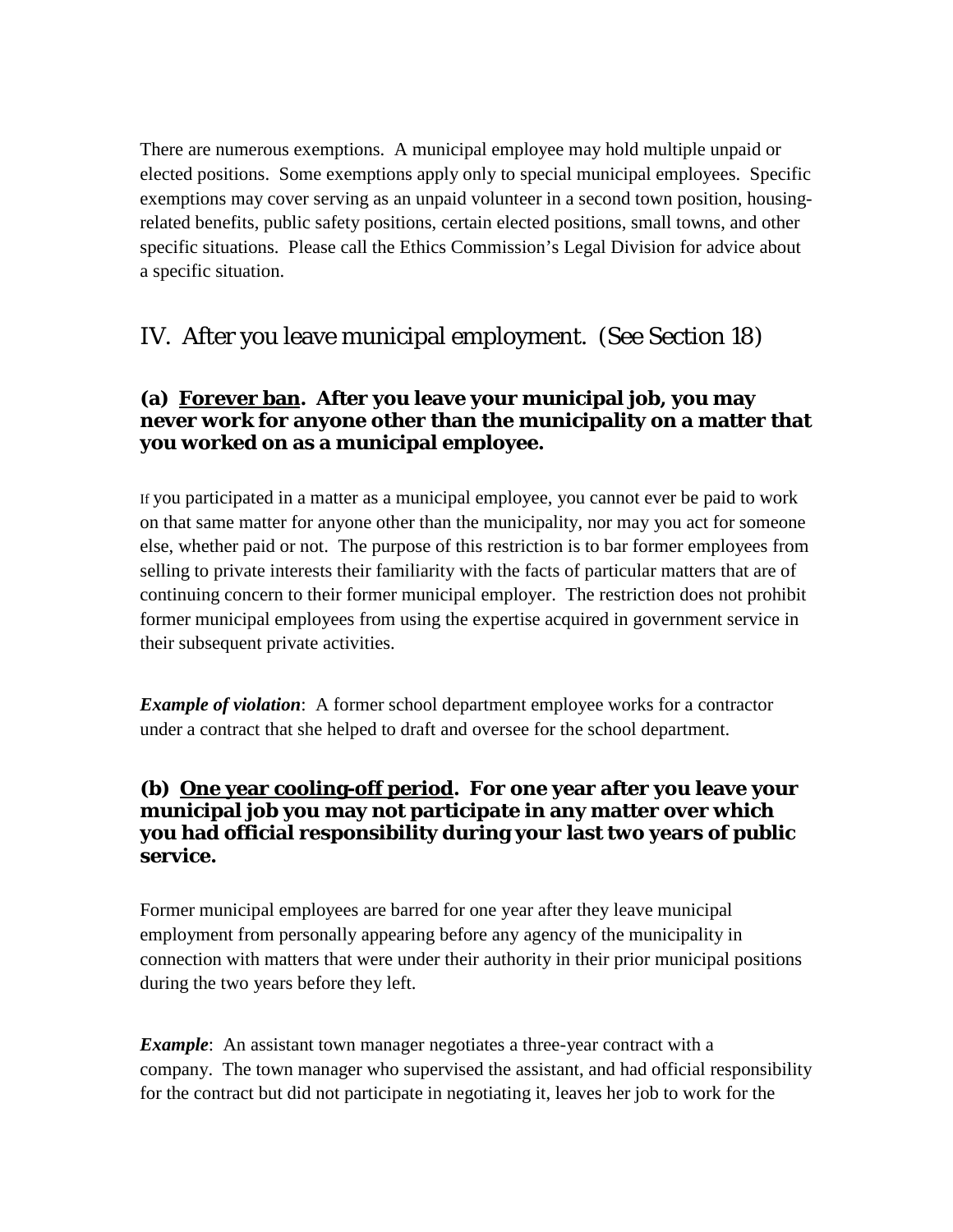company to which the contract was awarded. The former manager may not call or write the town in connection with the company's work on the contract for one year after leaving the town.

A former municipal employee who participated as such in general legislation on expanded gaming and related matters may not become an officer or employee of, or acquire a financial interest in, an applicant for a gaming license, or a gaming licensee, for one year after his public employment ceases.

#### **(c) Partners. Your partners will be subject to restrictions while you serve as a municipal employee and after your municipal service ends.**

Partners of municipal employees and former municipal employees are also subject to restrictions under the conflict of interest law. If a municipal employee participated in a matter, or if he has official responsibility for a matter, then his partner may not act on behalf of anyone other than the municipality or provide services as an attorney to anyone but the city or town in relation to the matter.

*Example:* While serving on a city's historic district commission, an architect reviewed an application to get landmark status for a building. His partners at his architecture firm may not prepare and sign plans for the owner of the building or otherwise act on the owner's behalf in relation to the application for landmark status. In addition, because the architect has official responsibility as a commissioner for every matter that comes before the commission, his partners may not communicate with the commission or otherwise act on behalf of any client on any matter that comes before the commission during the time that the architect serves on the commission.

*Example*: A former town counsel joins a law firm as a partner. Because she litigated a lawsuit for the town, her new partners cannot represent any private clients in the lawsuit for one year after her job with the town ended.

\* \* \* \* \*

This summary is not intended to be legal advice and, because it is a summary, it does not mention every provision of the conflict law that may apply in a particular situation. Our website, [http://www.mass.gov/ethics,](http://www.mass.gov/ethics) contains further information about how the law applies in many situations. You can also contact the Commission's Legal Division via